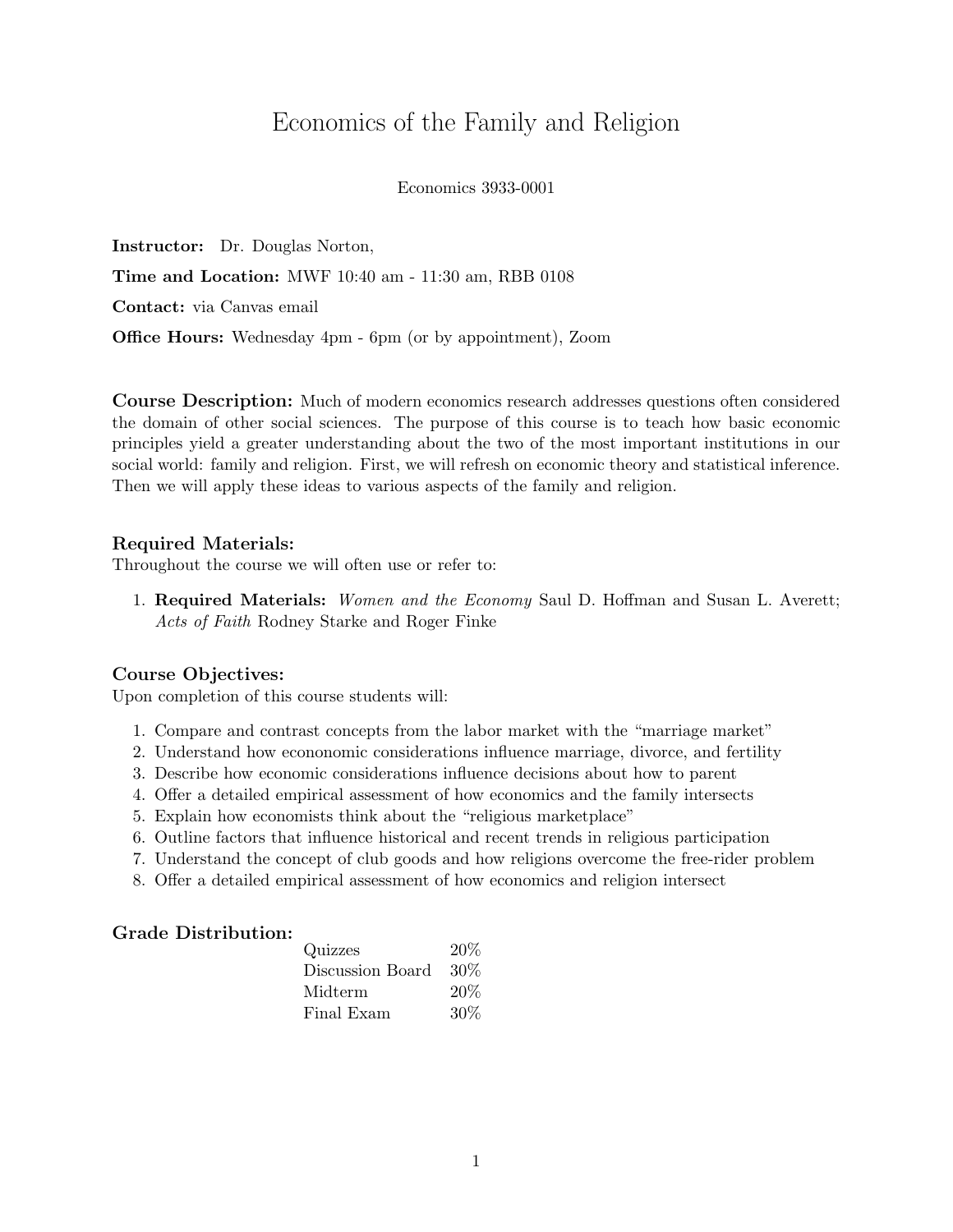## Letter Grade Distribution:

| $>= 93.00$                        | A | 73.00 - 76.99 $\,$ C                           |              |
|-----------------------------------|---|------------------------------------------------|--------------|
| $90.00 - 92.99$ A-                |   | $70.00 - 72.99$ C-                             |              |
| $87.00$ - $89.99\quad\mathrm{B}+$ |   | $  67.00 - 69.99 \text{ D+}$                   |              |
| $83.00 - 86.99$ B                 |   | $63.00 - 66.99$ D                              |              |
| $80.00 - 82.99$ B-                |   | $  60.00 - 62.99   D -$                        |              |
|                                   |   | 77.00 - 79.99 C+ $\vert \langle = 59.99 \vert$ | $\mathbf{F}$ |

## Course Policies:

### • General

– Students are expected to attend class, complete assigned readings/videos/podcasts and prepare themselves to make contributions in class.

### • Grades

- Exams: The midterm exam will cover material from the Economic Way of Thinking and Economics of the Family modules. This exam is worth 20 percent of your final grade. There is no make-up midterm; however, if you miss the midterm for any reason, the weight of the midterm will be placed on the final exam. The final exam is cumulative and will cover material from all three modules (will skew towards economics of religion). The final exam is worth 30 percent of your final grade. Exam questions will be a mixture of multiple choice, simple calculations, and essay questions.
- Quizzes: There will be six in-class quizzes. These quizzes will not be announced and are intended to ensure you have read the relevant readings for class. You can drop the two lowest quiz grades. These include zeros in the case of absence. Each quiz will count for 5 percent of your grade.
- Discussion Board: Most weeks there will be a discussion prompt posted on Wednesday. You have 24 hours to respond to the prompt. You cannot see others' posts until your response is posted. Before class on Friday you must respond to someone else's post by either advancing their position or critiquing their position. Your arguments to advance or critique someone else's post should be grounded in economic theory and/or statistics.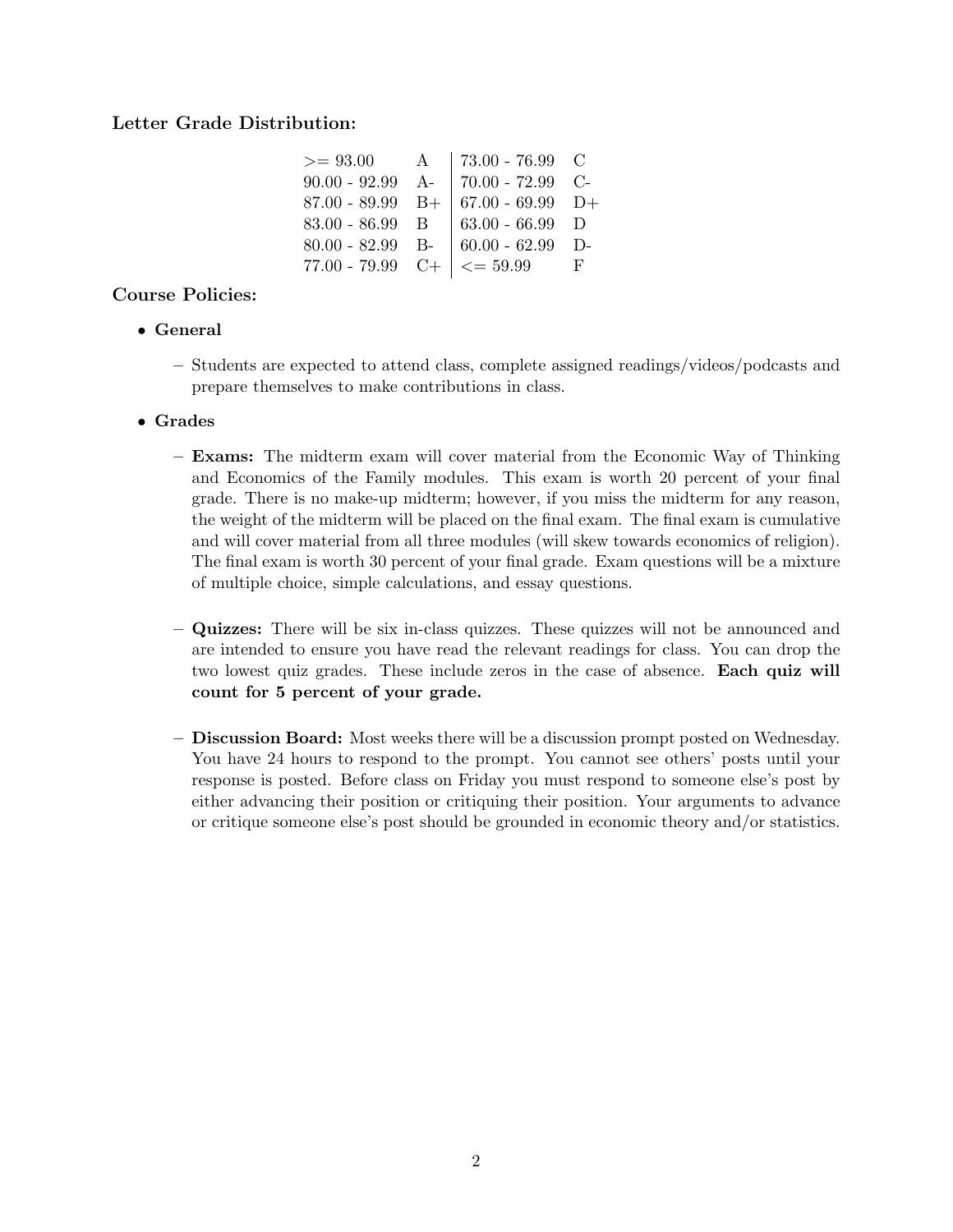## University Mandated Material:

- University Attendance Policy: Excused absences include documented illness, deaths in the family and other documented crises, call to active military duty or jury duty, religious holy days, and official University activities. These absences will be accommodated in a way that does not arbitrarily penalize students who have a valid excuse. Consideration will also be given to students whose dependent children experience serious illness.
- Academic Honor Policy: The Florida State University Academic Honor Policy outlines the University's expectations for the integrity of students' academic work, the procedures for resolving alleged violations of those expectations, and the rights and responsibilities of students and faculty members throughout the process. Students are responsible for reading the Academic Honor Policy and for living up to their pledge to "...be honest and truthful and...[to] strive for personal and institutional integrity at Florida State University." (Florida State University Academic Honor Policy, found at http://fda.fsu.edu/Academics/Academic-Honor-Policy)
- Americans with Disabilities Act: Students with disabilities needing academic accommodation should: (1) register with and provide documentation to the Student Disability Resource Center; and (2) bring a letter to the instructor indicating the need for accommodation and what kind of accommodation. Please note that instructors are not allowed to provide classroom accommodation to a student until appropriate verification from the Student Disability Resource Center has been provided. The syllabus and other class materials are available in alternative format upon request. For more information about services available to FSU students with disabilities, contact the:

Student Disability Resource Center 874 Traditions Way, 108 Student Services Building Florida State University, Tallahassee, FL 32306-4167 (850) 644-9566 (voice) (850) 644-8504 (TDD) sdrc@admin.fsu.edu http://www.disabilitycenter.fsu.edu/

• Syllabus Change Policy: Except for changes that substantially affect implementation of the evaluation (grading) statement, this syllabus is a guide for the course and is subject to change with advance notice.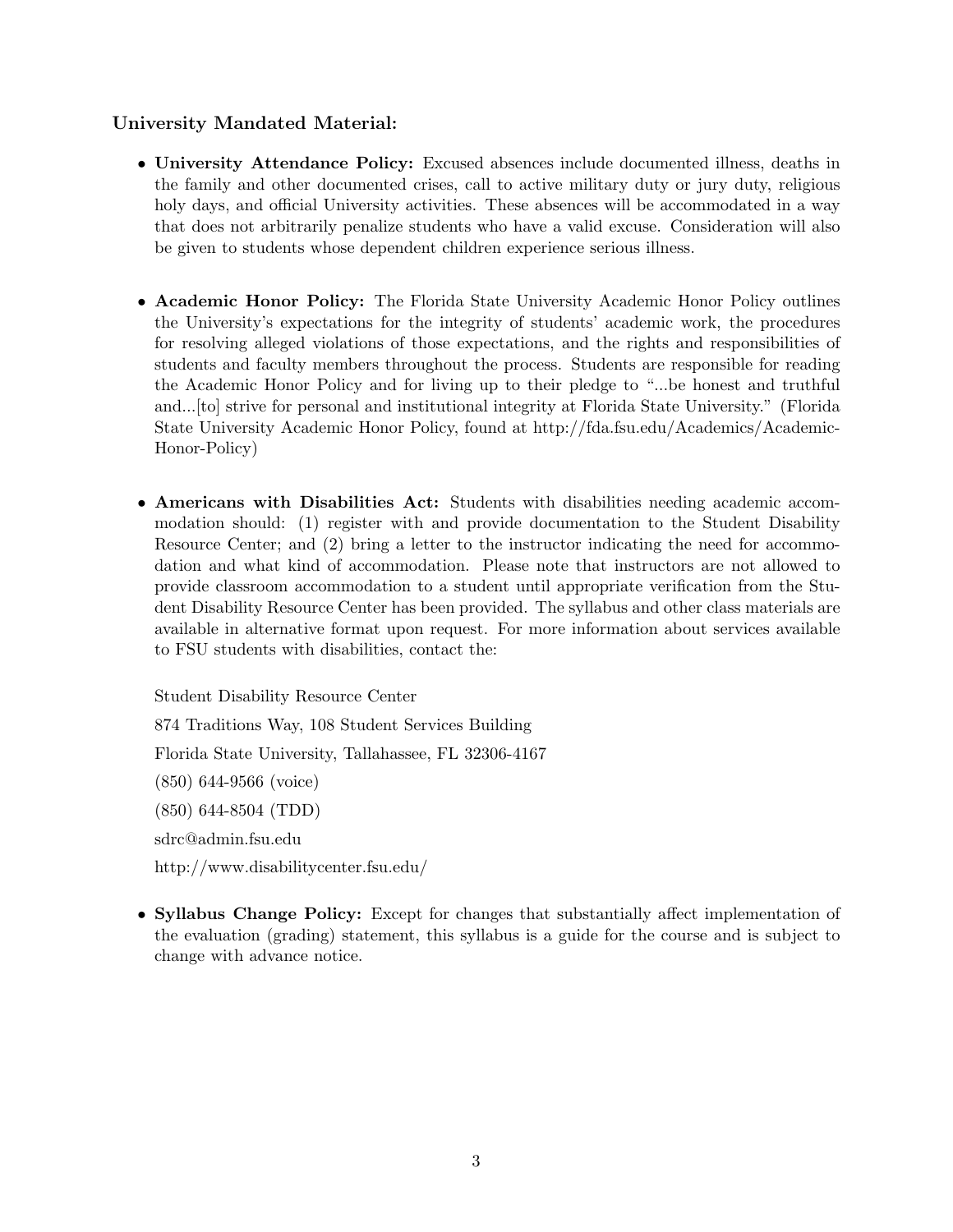# TENTATIVE SCHEDULE

## Part 1: Economics of the Family

| Week           | Monday                             | Wednesday                  | Friday                      |
|----------------|------------------------------------|----------------------------|-----------------------------|
| 1              | No Class                           | Syllabus                   | WATE pp. 14 - 25            |
|                |                                    |                            | Economic Way of Thinking    |
| $\overline{2}$ | Posted to Canvas                   | WATE pp. 25 - 28           | Posted to Canvas            |
|                | <b>EWT</b> Continued               | Supply and Demand          | Game Theory and More        |
| 3              |                                    | WATE pp. 28 - 38           | WATE pp. 28 - 38            |
|                | MLK - No Class                     | Regression                 | Causal Inference            |
|                | WATE pp. 40 - 44                   | WATE pp. 44 - 56           | WATE pp. 57 - 60            |
| 4              | Marriage Trends and Attitudes      |                            |                             |
|                | Quiz 1                             | Marriage as Production     | Marriage as Investment etc. |
| $\overline{5}$ | WATE pp. 60 - 68                   | WATE pp. 68 - 71           | WATE pp. 71 - 75            |
|                | Marriage Market                    | Intra Household Bargaining | Marital Search              |
|                | WATE pp. 76 - 79                   | WATE pp. 79 - 92           | WATE pp. 92 - 100           |
| 6              | The Benefits of Marriage           | Cohabitation and Divorce   |                             |
|                | $\operatorname{Quiz} 2$            |                            | Race and Family             |
|                | WATE pp. 100 - 103                 |                            |                             |
| 7              | Education and Family               | WATE pp. 104 - 110         | WATE pp. 110 - 118          |
|                | Quiz 3                             | Fertility trends           | Fertility                   |
| 8              | WATE pp. 119 - 126                 | WATE pp. 129 - 138         | Posted to Canvas            |
|                | Explanations for fertility decline | Teen fertility             | Economics of Parenting      |
| 9              | Midterm Review                     | Midterm                    | Midterm Recap               |